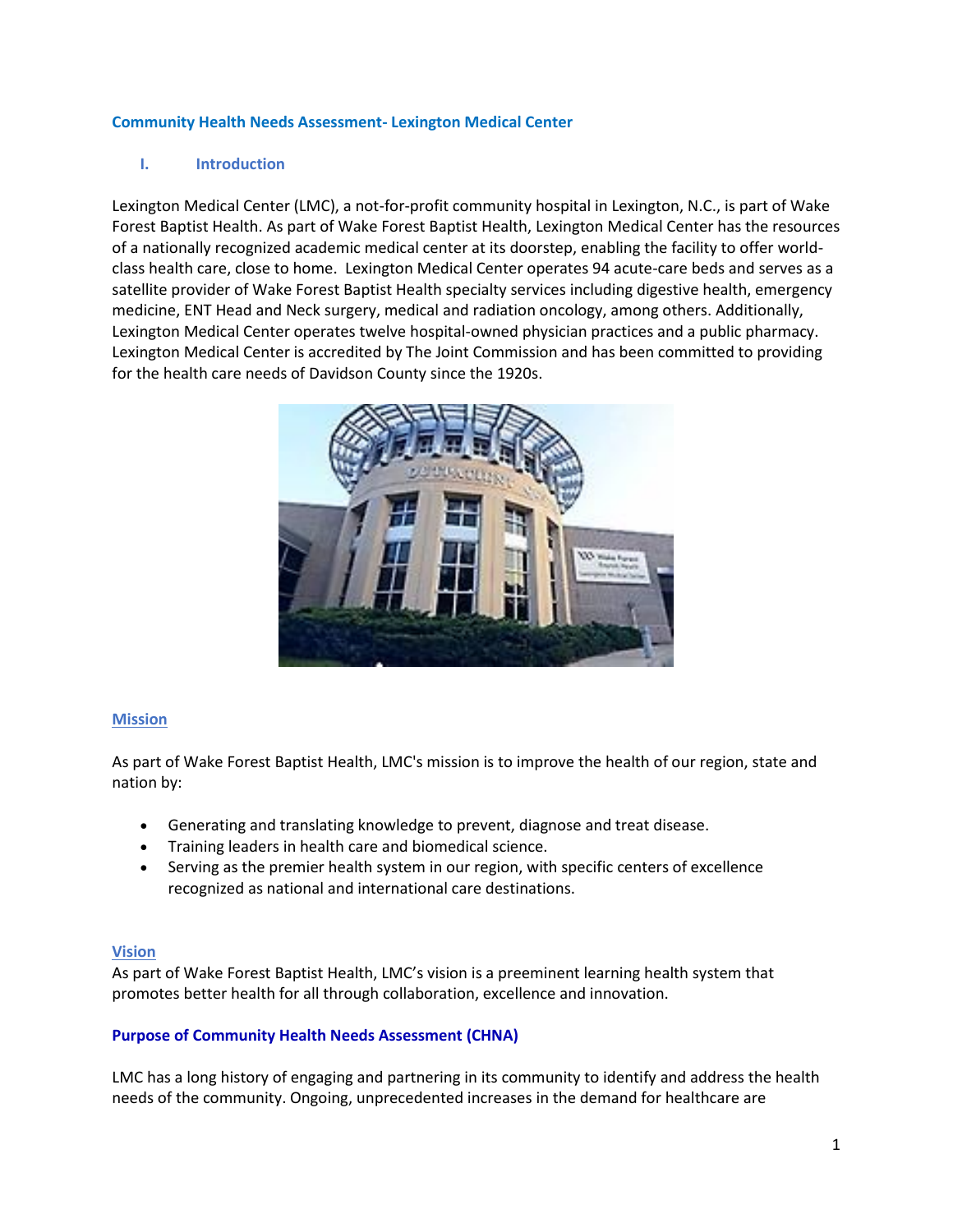challenging for communities and healthcare providers in this era of limited fiscal resources. In order to fulfill our mission and the requirements of the Affordable Healthcare Act for non-profit hospitals, LMC has conducted its third needs assessment for the 2020 - 2022 timeframe. This assessment is central to LMC's and WFBH's community benefit/social accountability plan. By determining and examining the service needs and gaps in our community, LMC can develop responses to address them through our community benefit plan and resources.

With the growing burden of chronic disease, the medical and public health communities are reexamining their roles and opportunities for more effective prevention and clinical interventions. The potential to significantly improve chronic disease prevention and impact morbidity and mortality from chronic conditions is enhanced by adopting strategies that incorporate a social ecology and place based perspective, realigning the patient-physician relationship, integrating population health perspectives into the chronic care model, and effectively engaging communities.

A Community Health Needs Assessment (CHNA) is an approach to collecting, analyzing and using data, including community input, to identify barriers to the health and wellbeing of its residents and communities leading to the development of goals and targeted action plans to achieve those goals. To undertake this mandate, Wake Forest Baptist Health formed an internal Community Benefit Steering Committee with representation from various departments and disciplines. Specifically, the Committee was charged to:

- Develop a comprehensive needs assessment and align with the WFBH's Strategic Plan
- Develop an implementation plan
- Monitor plan implementation and institute corrective measures if needed
- Evaluate the effectiveness of individual projects and the impact of community benefit initiatives as a whole
- Communicate the plan to external and internal audiences

The Community Benefit Steering Committee recommended using the following model to guide planning and programmatic efforts, and to explain to internal and external stakeholders the rationale for the Community.

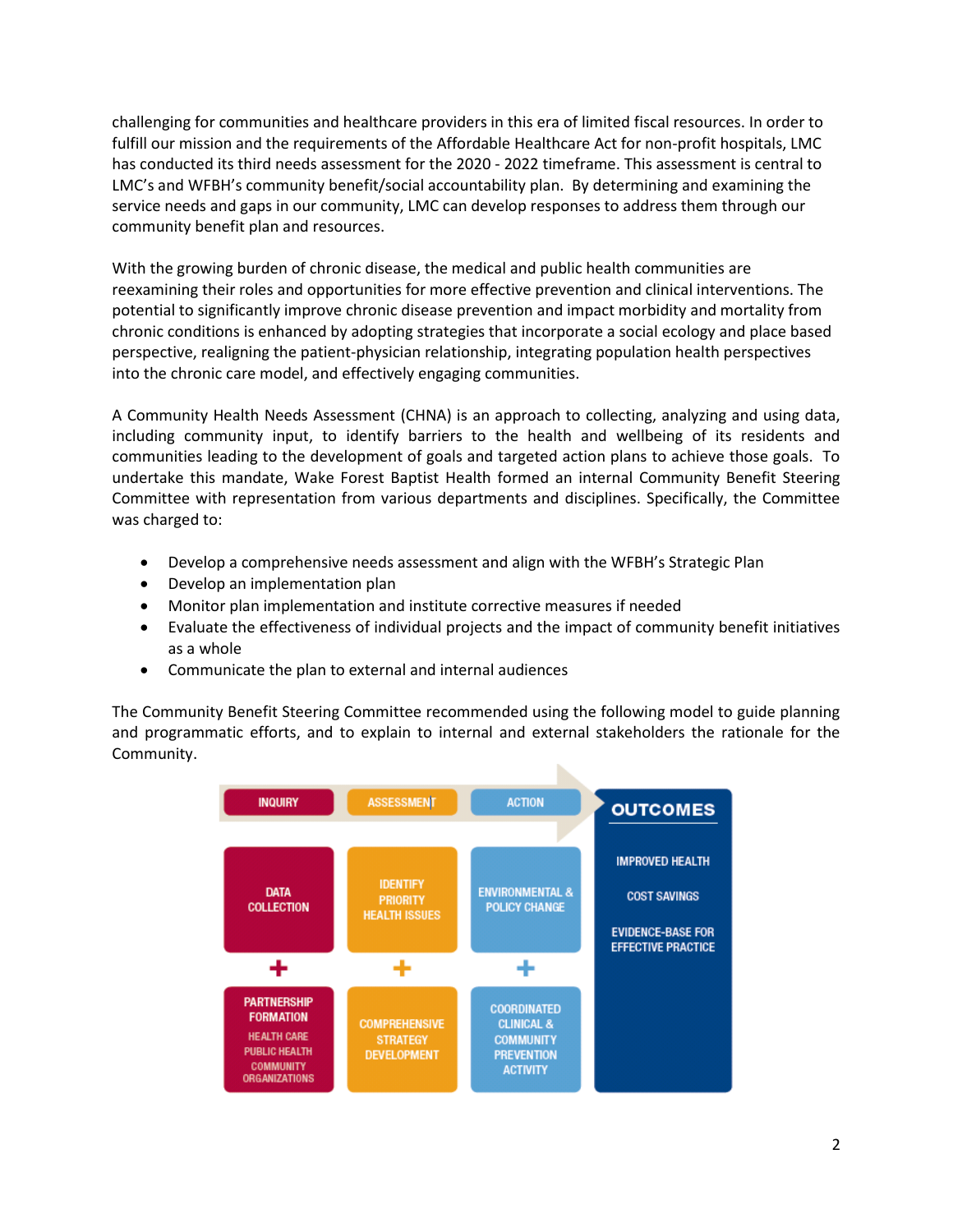#### **II. Description of Community Served and How it was Determined**

Lexington Medical Center is located in Lexington, North Carolina in Davidson County. Lexington is the county seat for Davidson County. As a community hospital, Lexington Medical Center serves a geographic area that includes the cities of Lexington, Thomasville and the surrounding area. Its neighboring counties include Davie, Forsyth Guilford, Montgomery, Randolph and Rowan. Davidson County is primarily comprised of four zip codes: 27292, 27295, 27239, and 27360.

Davidson County covers approximately 553 square miles and has a population of approximately 295 residents per square mile<sup>1</sup>. The County is mostly rural and located within the Piedmont region of central North Carolina. The geography consists of gentle rolling terrain broken by hills and streams. Davidson County experienced growth approximating 1.6% between 2010 to 2017. The most common industries in Davidson County are manufacturing, healthcare and social assistance and retail.



 $\overline{\phantom{a}}$ 1

https://www.census.gov/quickfacts/fact/table/nc,thomasvillecitynorthcarolina,lexingtoncitynorthcarolina,davidsoncountynorthcarolina/PST04 5217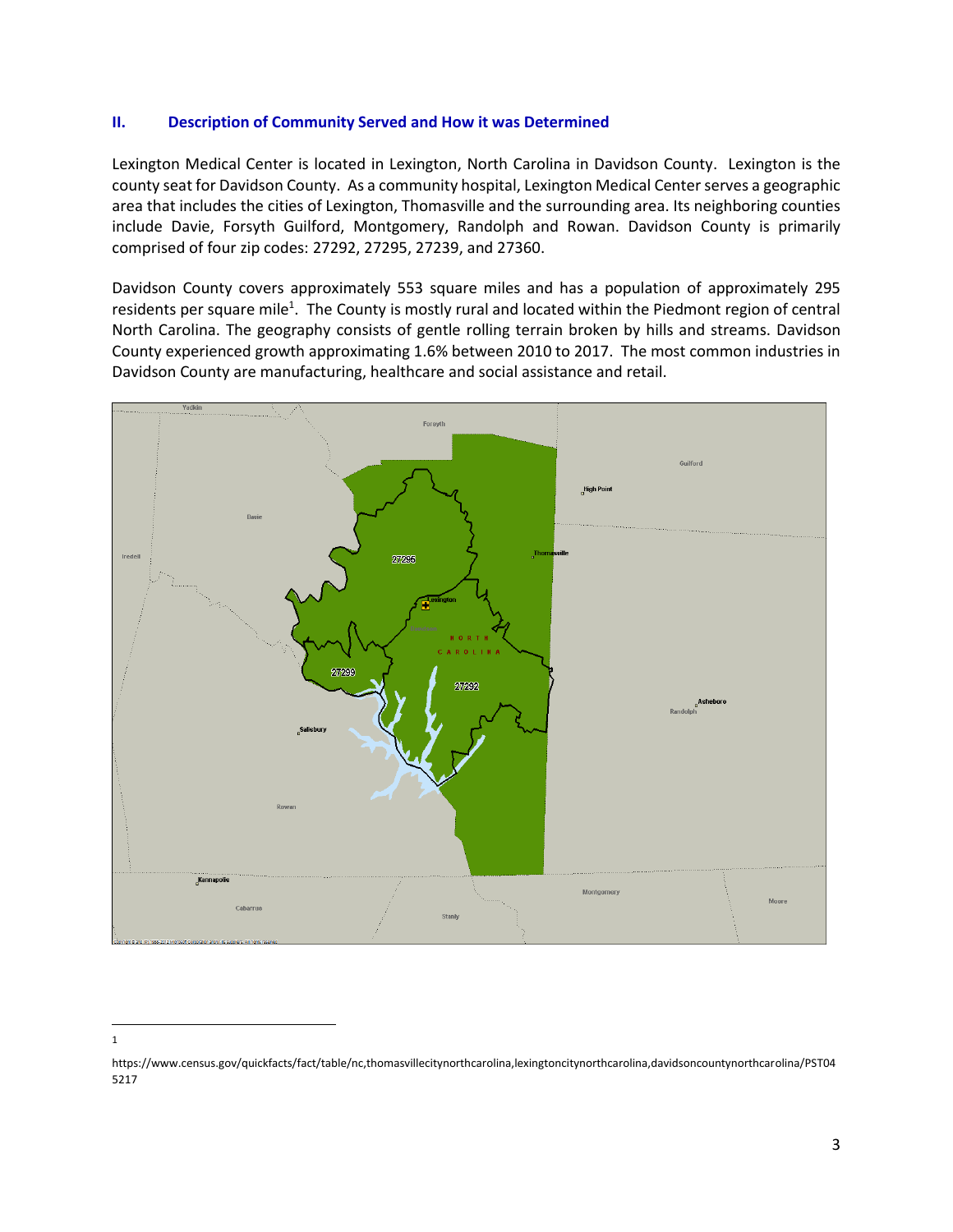#### **Community Benefit Area**

According to the official 2017 census, Davidson County has approximately 165,500 residents. The population of the county is 80% non-Hispanic white, 9.8 % non-Hispanic African American, 7.2% Hispanic or Latino, and 1.6% Asian. Davidson County is less diverse than the population of North Carolina. In addition, 7.7% of residents in Davidson County speak a language other than English in their home. The median income of the county is \$45,806 with the percentage of the population below poverty at 15.2%. 13% of Davidson County residents under the age of 65 do not have health insurance. The 2017 census indicated that Davidson County has a smaller proportion of persons with a bachelor's degree or higher than compared to the proportion of persons in North Carolina. Likewise, the 2017 census indicated that Davidson County has a larger proportion of persons over the age of 64 than compared to the proportions of persons in these age groups in North Carolina.<sup>2</sup>

In 2016, the leading causes of death in Davidson County were cancer and heart disease. Diabetes was the seventh leading cause of death overall in Davidson County during 2012 – 2016. Davidson County's diabetes mortality rate was slightly larger than the average North Carolina state rate. Heart disease, high blood pressure, high cholesterol and diabetes stem from obesity, lack of exercise and unhealthy life styles that are prevalent in Davidson County. Finally, for the period January 1, 2016 to September 30, 2017, admissions for diagnoses related to substance abuse have increased at least 10% in Davidson County.<sup>3</sup>

Neighborhood resources, ethnic diversity and fragmentation of services within Davidson County pose formidable organizational challenges in community benefit programming. Lexington Medical Center's approach to community benefit adopts a comprehensive notion of health determinants that are spread across domains of behavioral risk, social and economic circumstances, environmental exposures, and medical care. The balance and effects of many of these determinants, e.g., availability of healthy foods, parks and other safe places to play and exercise, exposure to environmental irritants, and safe housing, are specific to Davidson County and are built into the Community Benefit Plan.

### **III. Process and Methods Used to Conduct the CHNA**

LMC values the principles of community engagement (see table below) articulated by the Centers for Disease Control and has built its community benefit efforts on a community engagement model.

l 2

https://www.census.gov/quickfacts/fact/table/nc,thomasvillecitynorthcarolina,lexingtoncitynorthcarolina,davidsoncountynort hcarolina/PST045217

<sup>3</sup> www.co.davidson.nc.us/DocumentCenter/View/1376/2017-State-of-the-County-Health-Report-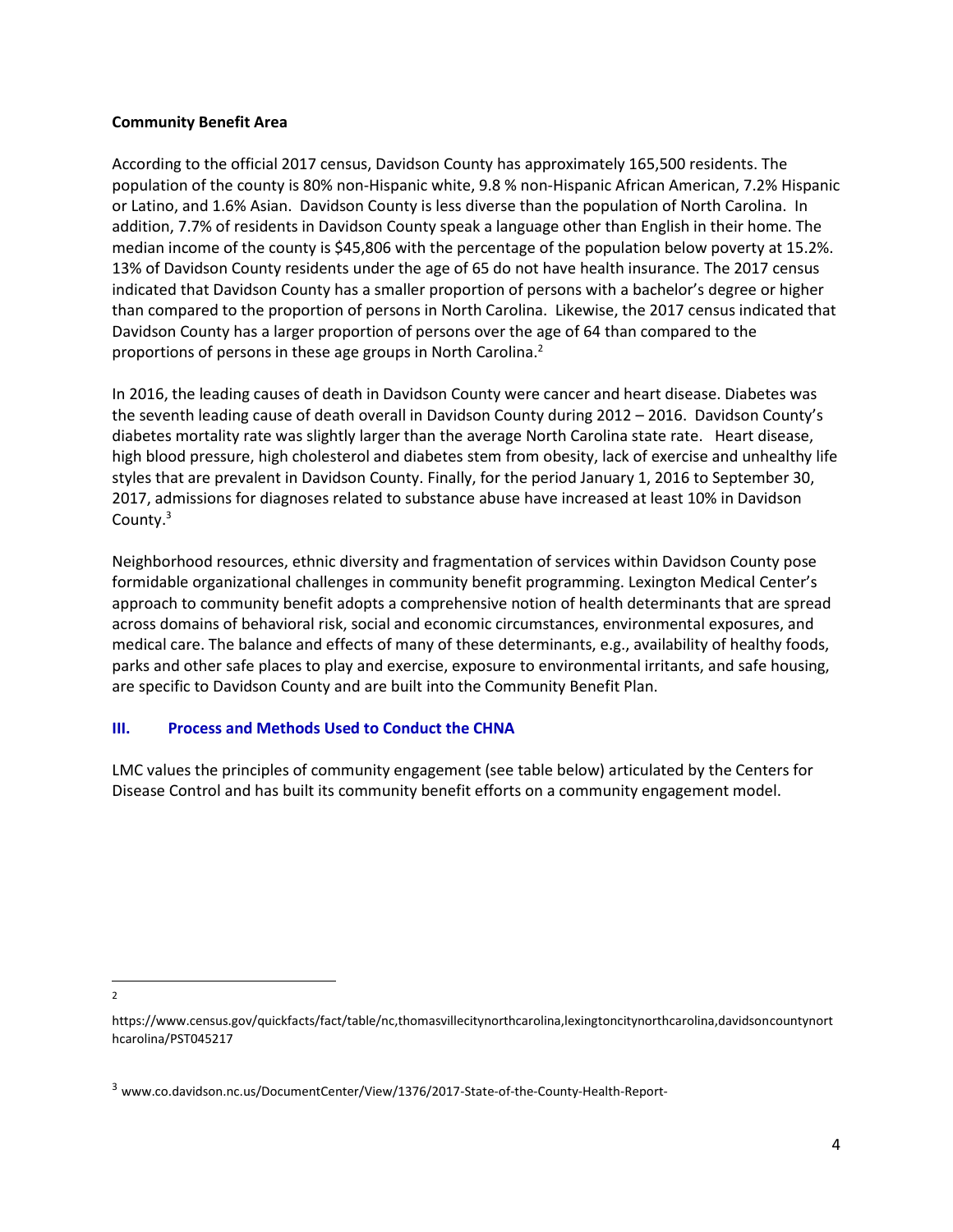#### **Principles of Community Engagement**

| <b>Principle</b>                 | <b>Key elements</b>                                                                                                                                                                                               |
|----------------------------------|-------------------------------------------------------------------------------------------------------------------------------------------------------------------------------------------------------------------|
| Set Goals                        | . Clarify the purposes/goals of the engagement effort<br>• Specify populations and/or communities                                                                                                                 |
| <b>Study Community</b>           | • Economic conditions<br>• Political structures<br>. Norms and values<br>• Demographic trends<br>• History<br>• Experience with engagement efforts<br>• Perceptions of those initiating the engagement activities |
| <b>Build Trust</b>               | • Establish relationships<br>. Work with the formal and informal leadership<br>. Seek commitment from community organizations and<br>leaders<br>. Create processes for mobilizing the community                   |
| Encourage self-<br>determination | • Community self-determination is the responsibility and<br>right of all people<br>. No external entity should assume that it can bestow on a<br>community the power to act in its own self-interest              |

| <b>Principle</b>                                     | <b>Key elements</b>                                                                                                                                                                                                                                       |
|------------------------------------------------------|-----------------------------------------------------------------------------------------------------------------------------------------------------------------------------------------------------------------------------------------------------------|
| Establish partnerships                               | . Equitable partnerships are necessary for success                                                                                                                                                                                                        |
| <b>Respect diversity</b>                             | · Utilize multiple engagement strategies<br>• Explicitly recognize cultural influences                                                                                                                                                                    |
| Identify community<br>assets<br>and develop capacity | . View community structures as resources for change and<br>action<br>. Provide experts and resources to assist with analysis,<br>decision-making, and action<br>• Provide support to develop leadership training, meeting<br>facilitation, skill building |
| Release control to the<br>community                  | . Include as many elements of a community as possible<br>• Adapt to meet changing needs and growth                                                                                                                                                        |
| Make a long-term<br>commitment                       | • Recognize different stages of development and Provide<br>ongoing technical assistance                                                                                                                                                                   |

Source: Principles of Community Engagement: Edition 2. Clinical and Translational Science Awards Consortium Community Engagement Key Function Committee Task Force on the Principles of Community Engagement. 2011;11-7782.

### **Literature Review and Secondary Data Sources**

Other secondary data sources were reviewed including:

- 1. Wake Forest Baptist Medical Center Community Dashboard/Healthy Communities Institute: <http://www.wakehealth.edu/HCI/?hcn=CommunityDashboard>
- 2. County Health Rankings and Roadmaps: <http://www.countyhealthrankings.org/>
- 3. 2017 State of the County Health Report https://www.co.davidson.nc.us/DocumentCenter/View/1376/2017-State-of-the-County-Health-Report-
- 4. Davidson County Health Department Strategic Plan for 2016-2019 https://www.co.davidson.nc.us/DocumentCenter/View/155/Strategic-Plan-PDF?bidId=
- 5. US Census Bureau 2010 Census (2017 estimates)
- 6. NC Center for Health Statistics/LINC
- 7. Healthy People 2020
- 8. Healthy North Carolina 2020
- 9. Center for Medicare and Medicaid Health Outcomes Survey https://hosonline.org/

### **Primary Data Sources:**

### **Wake Forest Baptist Health (WFBH) Strategic Plan**

The WFBH 3-Year Strategic Plan was reviewed and potential areas of alignment with community benefit strategies were identified.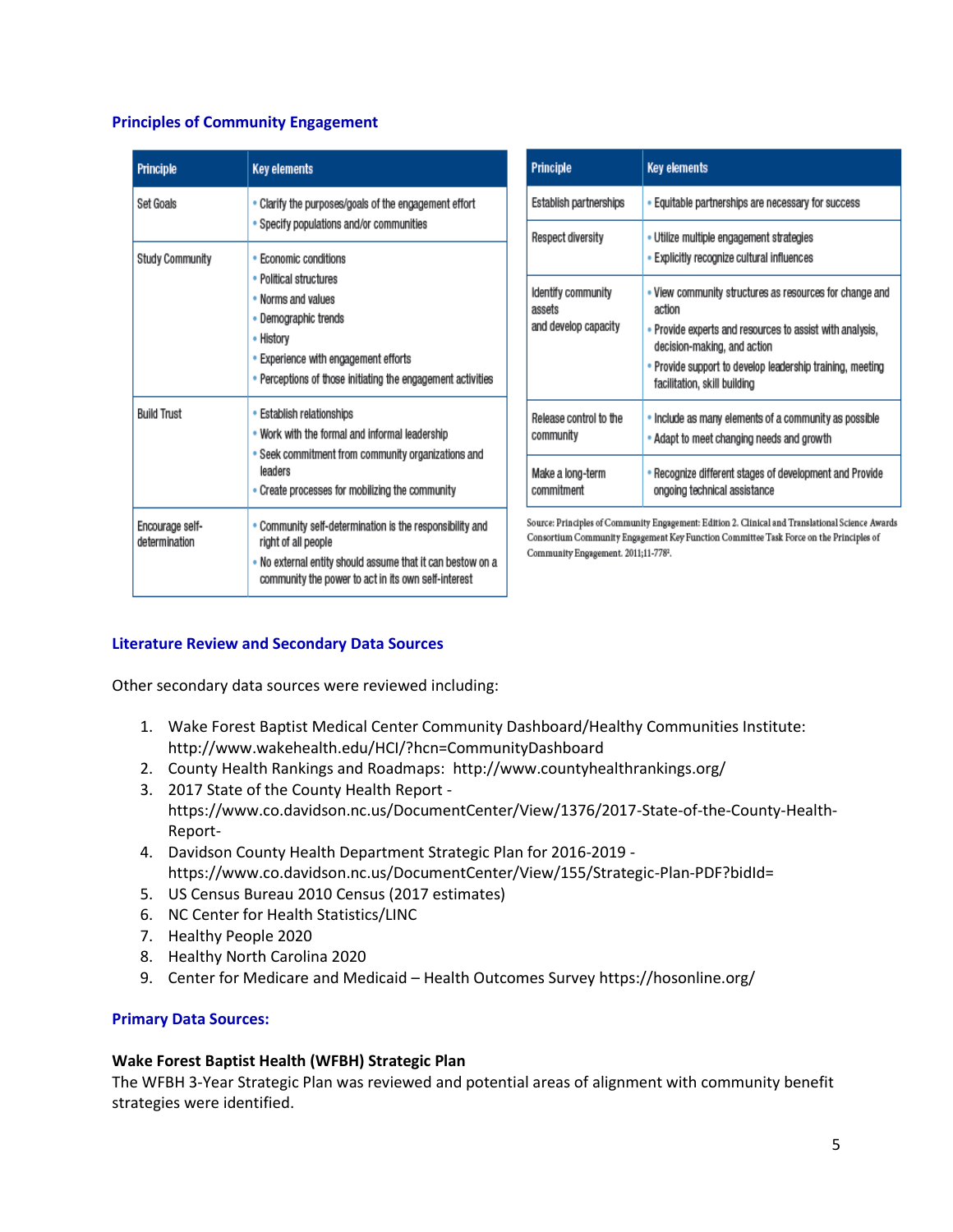#### **Community Input – Community Survey**

The Davidson County Community Health survey was conducted in 2018. The survey solicited respondents' concerns about community health problems, unhealthy behaviors, and community social issues. Respondents were also queried as to their medical care access, personal health, and personal health behaviors. The survey instrument advised the participants that their responses would be confidential and not linked. The survey had over 1,100 respondents who were primarily white, female, middle aged with a high school or higher degree in education.

Survey highlights include the following:

- Obesity/overweight was the most commonly identified health problem in Davidson County, selected by more than 60% of respondents.
- Opioid crisis was the next most commonly selected health problem by more than 58% or the respondents.
- Mental health was the third most identified health problem in Davidson County, selected by 57% of the respondents.
- Diabetes, aging, heart disease and cancer were the most commonly selected health problems by respondents.
- Drug abuse was selected by more than 90% of respondents as the most important unhealthy behavior in Davidson County.
- Alcohol abuse was the second most commonly identified unhealthy behavior, chosen by 62% of respondents.
- The next most commonly identified unhealthy behaviors were lack of exercise/poor physical fitness (59%) followed by poor eating habits (52%).

In November 2018, the Davidson County Health Department hosted a community health assessment forum to discuss the results of the 2018 survey and the 2018 Davidson County Community Health Needs Assessment data. The forum was open to the general public and was attended by county health department officials, medical providers, representatives of the two local hospitals and representatives of other health agencies. The 2018 Davidson County Community Health Needs Assessment was a collaborative effort between the Davidson County Health Department, Wake Forest Baptist Health Lexington Medical Center and Novant Health Thomasville Medical Center.

Following the presentation given by outside data consultants, participants were asked to list their top five health problem priorities. The outcome of both the community health survey and the forum participants' lists were used by the Davidson County Health Department to identify their 3-4 health priority areas. Based on this information, the Davidson County healthy communities coalition recommended the following four priorities:

- 1. Substance misuse;
- 2. Mental health;
- 3. Chronic diseases; and
- 4. Access to care.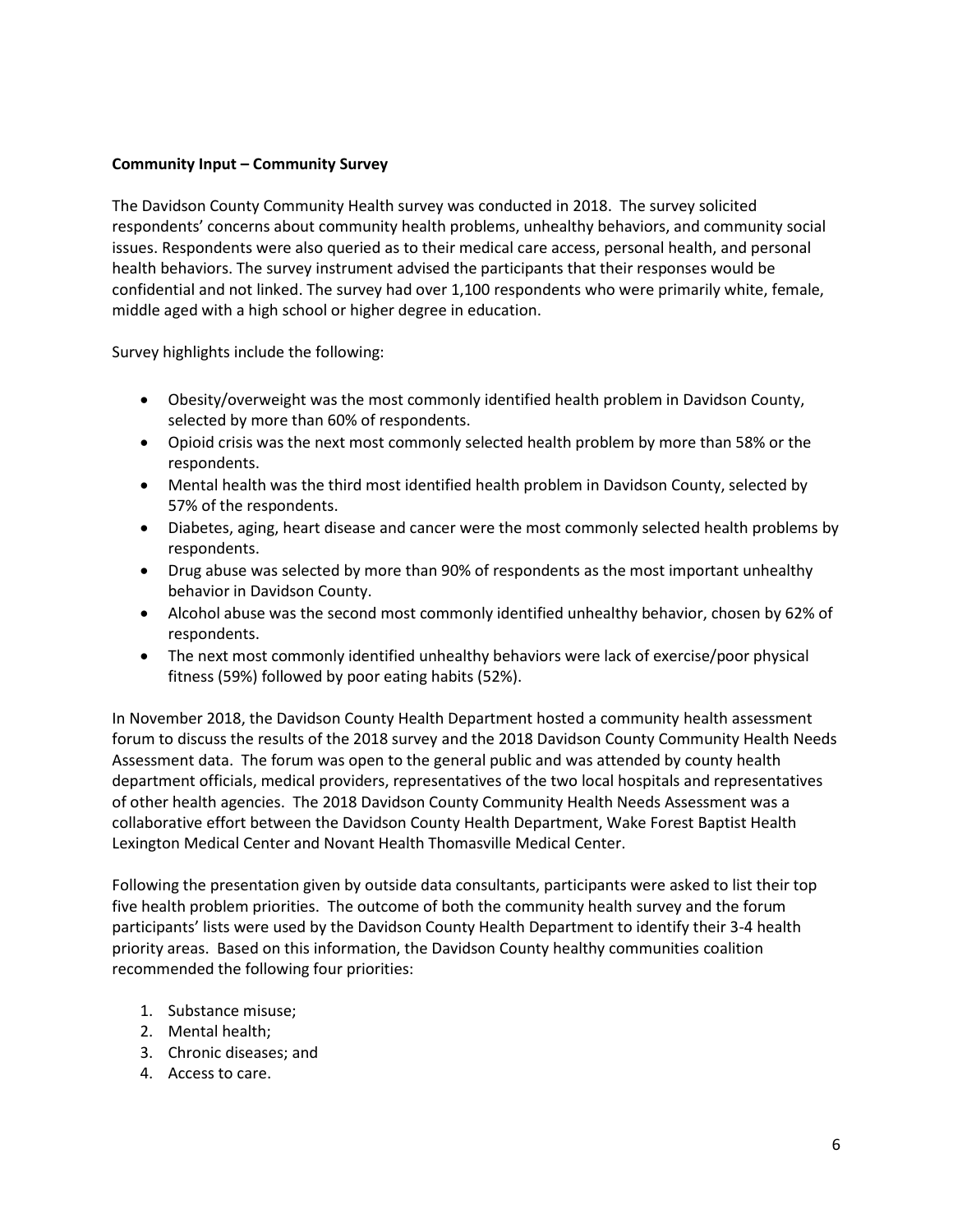### **FaithHealthNC Community Asset Mapping**

Throughout the summer of 2014, Faith Health NC engaged in community asset mapping of Davidson' County's vulnerable communities utilizing the CHAMP (Community Health Assets Partnership) model with the goals of improving peoples' access to healthcare and listening to the healthcare providers and, more importantly, the voice of the healthcare seekers, the consumers of healthcare. FaithhealthNC provided a total of two community health mapping of neighborhoods workshops at the First Presbyterian Church in Lexington, NC. Major health factors identified includes poor mental health care access, access to care, social service bureaucracy, unemployment and lack of money and lack of transportation on the weekends. Identified assets included service ministries, hospitals, government supported health services and self-help services.

A follow up meeting was held at the Lexington YMCA on July 23, 2014 to share findings more explicitly with those who participated in the prior workshops as well as with any other interested participants. Twenty-five persons attended the meeting, who commented on workshop findings and offered their own recommendations, including: develop better communication between community organizations and health providers; greater emphasis on social accountability; need to connect informal support networks; bring conversations and organizations together to partner or share knowledge and resources; need an "army of people" from the community to connect community resources, as well as better align and train volunteers; need to inform hungry seniors of the resources available to them in the community; conduct regular meetings like this one, and ask what volunteers can do to give back (such as teaching Spanish). Lastly, the group suggested that the hospital should be more actively involved with conversation about caring for the un-insured to develop a mutually agreed upon strategy with community organizations and providers.

### **Comments from 2017-2019 CHNA**

All CHNA and Implementation reports along with county indicator tracking is available on the WFBH and LMC websites- <http://www.wakehealth.edu/HCI/> and [http://lexington.wakehealth.edu/Community-](http://lexington.wakehealth.edu/Community-Health.htm)[Health.htm](http://lexington.wakehealth.edu/Community-Health.htm) . No comments from the public have been received to date. All future comments will be incorporated into future CHNA and implementation strategies and reports.

## **IV. Identification and Prioritization of Community Health Need**

To address the community health needs identified in the CHNA, recommendations for initiatives were prioritized based on secondary data findings, primary data gathered through FaithHealthNC and Health Department workshop and survey findings as well as the feedback from the WFBH CHNA steering committee and senior leadership. The identified priority health needs and recommended initiatives were then grouped into the following four domains:

- Access to care
- Chronic disease management and prevention
- Behavioral health and substance dependency
- Maternal and child health

The following prioritization criteria and weighting was used to identify community benefit priorities: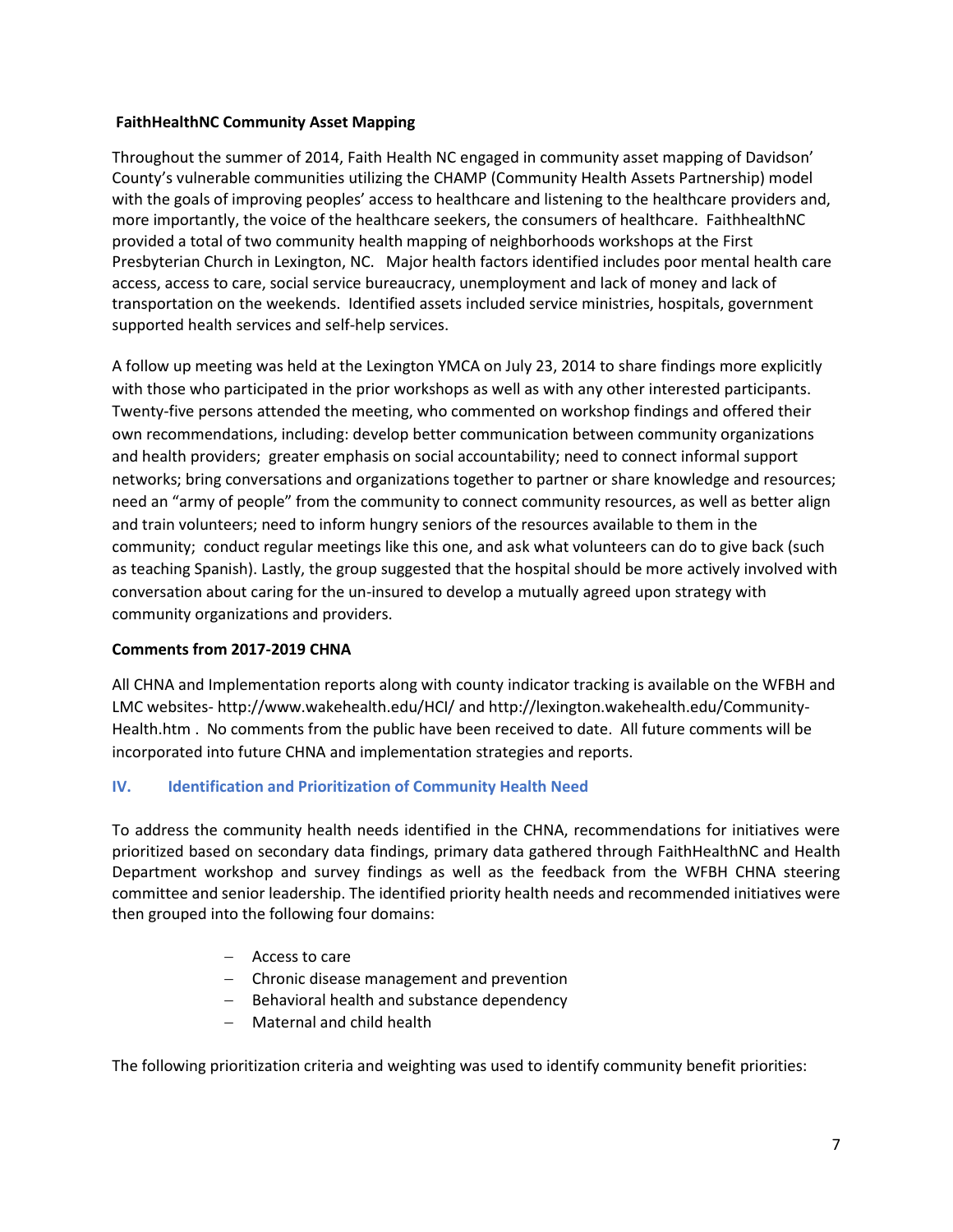| Criteria                                                                    | Weighted<br>Value |
|-----------------------------------------------------------------------------|-------------------|
| Identified as a county priority                                             |                   |
| Disparity exists within census tract/zip code/county/market                 | 3                 |
| WFBH steering/leadership perceive as a priority                             | $\mathfrak{p}$    |
| Great potential to improve health status                                    | 3                 |
| Positive visibility for WFBH/LMC                                            |                   |
| High # of patients/residents can/would be impacted                          | $\mathfrak{p}$    |
| Feasibility/resources availability / existing relationships                 | $\mathcal{P}$     |
| Supports Strategic Plan objectives                                          | $\mathcal{P}$     |
| Synergy with current supported initiatives- FaithHealthNC, United Way       | $\mathfrak z$     |
| Coordinates/complements with County Health Department assessment priorities |                   |
| <b>Total points</b>                                                         | 20                |

A strategic framework was also developed with the ultimate goal of community engagement for LMC, which includes guiding principles for addressing the conditions/priorities that influence the health of communities and contribute to better health of the population served.

## **Guiding Principles**

- **Focus on the places where need is concentrated.** Health in targeted neighborhoods served focusing on obesity, diabetes, healthy eating, exercise, and working with nutritious foods
- *Tighten Social Service /Other Agency partnerships. S*upport/sustain enhance community resource agencies that care for the social and behavioral health needs of our patients and residents (Davidson Medical Ministries Clinic, Davidson County Health Dept., Senior Services, United Way of Davidson County, etc.).
- *Strengthen patients and partners through health education and literacy focus.* Programs and initiatives provide the opportunity to build the capacity of patients and community members to blend the very best of health science with their own intelligence and wisdom to make the choices that advance health of themselves and those they love.

The Community Benefit steering committee along with the Executive Team developed the final priorities which are summarized in the table below.

| <b>Domain</b>           | <b>Priority Health Areas to Address</b>                                        |
|-------------------------|--------------------------------------------------------------------------------|
| Access to Care          | Decrease ED Utilization for uninsured/charity care patients                    |
| Access to Care          | Increase WFBH patients with health insurance /usual<br>source of care          |
| Access to Care          | Increase WFBH patients with access to transportation to<br>clinic appointments |
| Access to Care          | Increase primary care access points in vulnerable<br>communities               |
| Chronic Disease         | Healthy lifestyle behaviors and community environment -                        |
| Management & Prevention | screenings, exercise promotion and healthy living classes                      |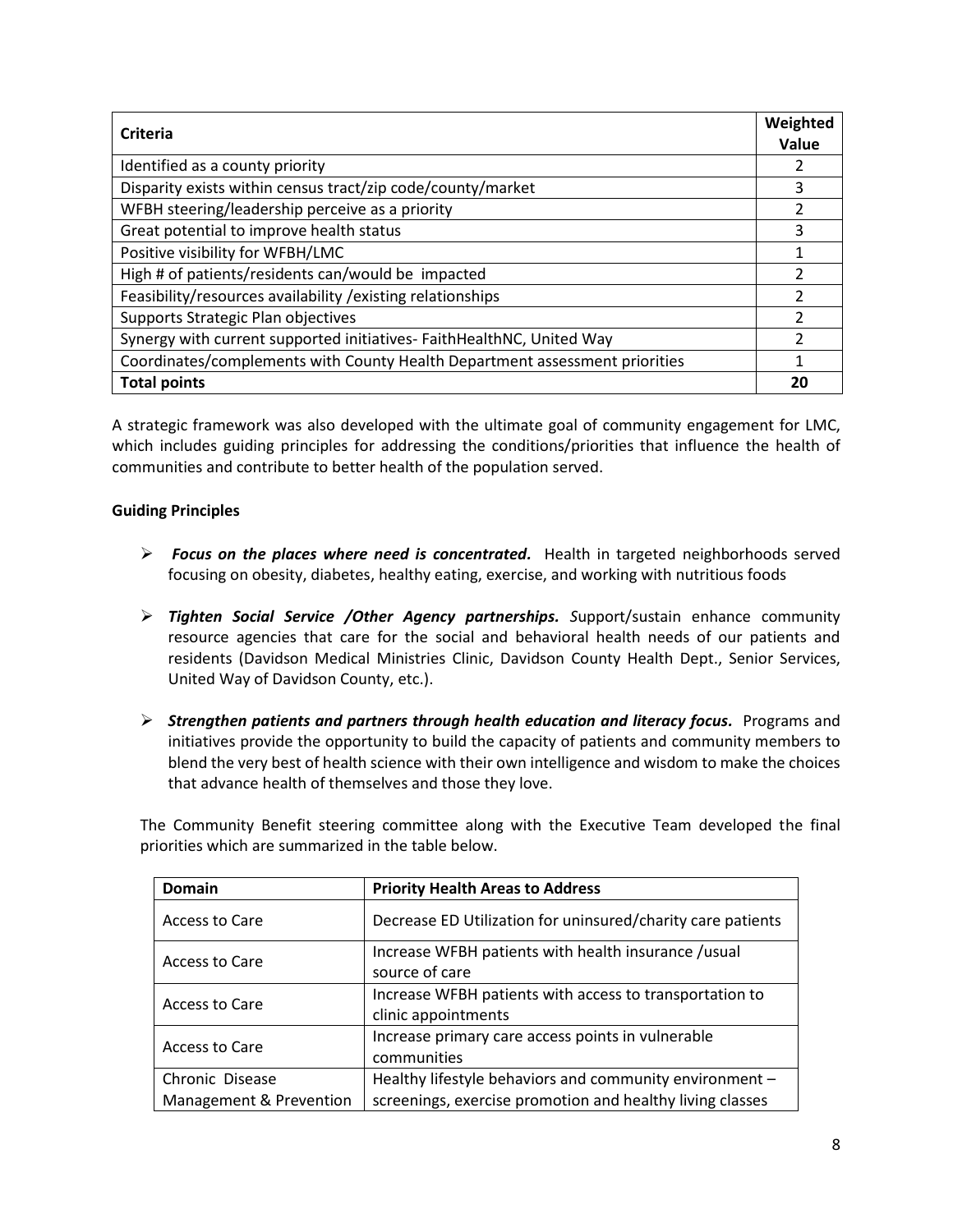| Chronic Disease                  | Increase self-management education opportunities for        |
|----------------------------------|-------------------------------------------------------------|
| Management & Prevention          | patients and residents with chronic disease                 |
| Chronic Disease                  | Increase primary care group visits for diabetic and obesity |
| Management & Prevention          | patients                                                    |
| Chronic Disease                  | Increase patients and Wake employees enrolled in chronic    |
| Management & Prevention          | care management programs                                    |
| Chronic Disease                  | Health screening and early detection: provide               |
| Management & Prevention          | mammography/women's cancer community screenings             |
| Behavioral Health and            | Decrease ED Utilization for behavioral health related       |
| <b>Substance Abuse</b>           | conditions                                                  |
|                                  | Increase education of basic mental health issues and        |
| Behavioral Health and            | resiliency strategies for community agency and laypersons   |
| <b>Substance Abuse</b>           | support. Encourage Davidson County residents to             |
|                                  | participate in the Hospital's Care Giver academy            |
| Behavioral Health and            | Partner with DCSPAN to address the opioid and               |
| Substance Abuse                  | prescription drug problem and establish a central drug take |
|                                  | back location.                                              |
| <b>Maternal and Child Health</b> | Increase education for women on the benefits of good pre-   |
|                                  | conception health and early prenatal care                   |
| <b>Maternal and Child Health</b> | Provide breast feeding education and support                |

Given the high level of charity care, percent below poverty and number of co-morbidities as noted in the Wake Chronic Disease Registry data for obesity, diabetes, and hypertension, the following zip codes were prioritized for place based/community impact: 29295 and 29292.

## **V. Community Resources to Address Need**

Many government agencies and community organizations maintain on-line resource directories to help the citizens of Davidson County locate the organizations and services they need. Among them are:

 Davidson County Department of Senior Services Community Resource Directory The county department of Senior Services maintains an on-line directory of resources of interest—but not limited—to senior citizens. It can be located via the following URL: [https://www.co.davidson.nc.us/DocumentCenter/View/865/Community-Resource-Directory-](https://www.co.davidson.nc.us/DocumentCenter/View/865/Community-Resource-Directory-PDF)[PDF](https://www.co.davidson.nc.us/DocumentCenter/View/865/Community-Resource-Directory-PDF)

Davidson County Health Department Resource List

Davidson County Health Department maintains an on-line resource list arranged alphabetically and topically by kind of service offered. It can be located at:

[https://www.co.davidson.nc.us/DocumentCenter/View/199/Davidson-County-Resource-List-](https://www.co.davidson.nc.us/DocumentCenter/View/199/Davidson-County-Resource-List-PDF)[PDF](https://www.co.davidson.nc.us/DocumentCenter/View/199/Davidson-County-Resource-List-PDF)

United Way of Davidson County

The United Way maintains an alphabetized list of links to partner agencies, most of which provide advocacy or direct assistance to the public. The list is accessed via: <http://uwdavidson.org/agency-partners>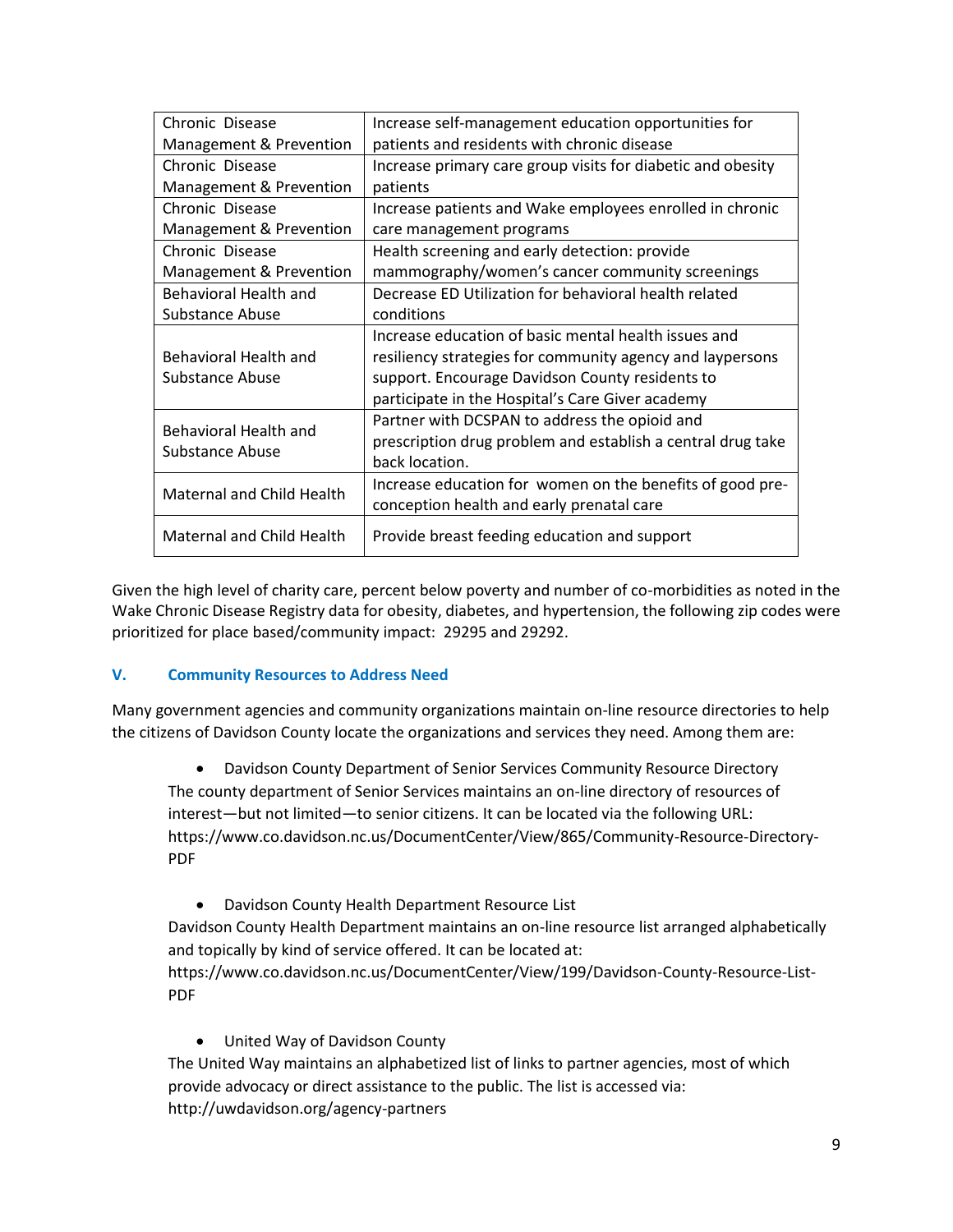# 2-1-1 of Davidson County

With the help of the United Way, many communities in NC, including Davidson County, help maintain a local "2-1-1" phone information system to help citizens locate health and human services and resources as varied as employment assistance, food pantries, or homeless shelters. A call to NC 2-1-1 is free, confidential, and available all day, every day, and in any language. In addition, there is a brochure that provides phone numbers and other county resources via the following URL: https://www.co.davidson.nc.us/DocumentCenter/View/198/Community-Assistance-Brochure-PDF?bidId=

North Carolina Division of Workforce Solutions

The North Carolina Division of Workforce Solutions maintains an on-line community resource assistance guide that includes agencies providing childcare, clothing, education/training, employment, food, home health, housing, legal aid, libraries, medical care, government agencies and other resources. The guide can be found at:

[https://www.ncworks.gov/admin/gsipub/htmlarea/uploads/CRAG/Davidson\\_County.pdf](https://www.ncworks.gov/admin/gsipub/htmlarea/uploads/CRAG/Davidson_County.pdf)

## **MISCELLANEOUS**

- Alpha Pregnancy Support 336-242-1218
- The Arc of Davidson County Developmental Disabilities 336-248-2842
- Center for Prevention Services 704-375-3784
- City of Lexington Parks and Recreation 336-248-3960
- City of Thomasville Parks and Recreation 336-475-4280
- Davidson County Library 336-242-2040
- Davidson County Parks and Recreation (Special Olympics) 336-242-2285
- Davidson Info. Assistance Line 336-242-2005
- Denton Parks and Recreation 336-859-4231
- Department of Juvenile Justice 336-249-2197
- Get Real Program 336-242-2217
- J. Smith Young YMCA 336-249-2177
- Kid Talk, Inc. 336-688-1648
- Legal Aid 336-249-7736
- Piedmont Triad Regional Council Area Agency on Aging 336-904-0300
- Senior Services Information and Options Counseling (age 60+) 336-242-2290
- Services for the Blind 336-242-2544
- Services for Deaf & Hard of Hearing 336-224-0116 TTY: 336-224-5048
- Smart Start 336-249-6688
- Social Security Admin. 800-772-1213
- Thomasville YMCA 1010 Mendenhall Street, Thomasville 336-475-6125
- Volunteer Income Tax Assistance 336-224-4569
- WFBH Lexington Medical Center Smoking Cessation 336-248-5161
- Workshop of Davidson 336-248-2816
- Youth Villages 336-931-1800
- Faith Health NC 336-238-4560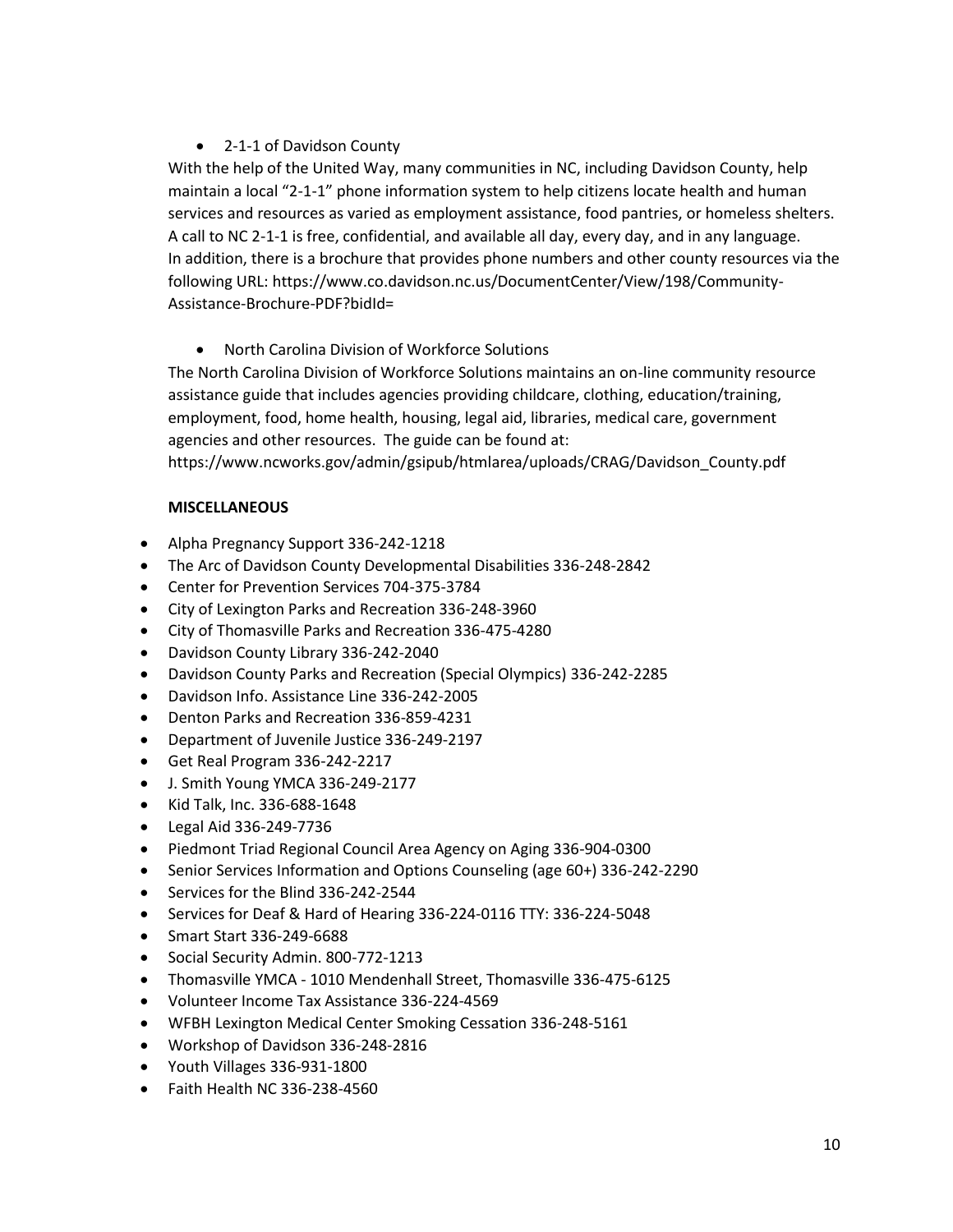### **MEDICATION DROP BOXES**

- Davidson Medical Ministries Clinic 420 N. Salisbury Street, Lexington, and 611 Randolph Street, **Thomasville**
- WFBH Medical Park Pharmacy 2316 South Main Street, Lexington
- Novant Health Thomasville Medical Center 207 Old Lexington Road, Thomasville **MEDICAL CARE MEDICAL SUPPLIES, MEDICATION**
- Advanced Home Care 336-896-3100
- Cancer Services of Davidson County 336-249-7265
- Cooperative Community Ministries 336-476-1842
- Davidson Co. Health Dept. Lexington 336-242-2300 (Mammograms 336-242-2314)
- Davidson Co. Prescription Card 1-877-321-2562
- Davidson Medical Ministries- Lexington 336-243-7475; Thomasville 336-474-4585; Children's Dental Clinic 336-243-3201
- ECU Dental School 336-236-0165
- Hospice of Davidson County 336-475-5444
- Lion's Club (eye exam, Rx glasses or eye surgery) 336-242-2544
- Positive Wellness Alliance (HIV/AIDS) 336-248-4646
- Senior Services (Info only) Lexington 336-242-2290
- Social Services 336-242-2500- Medicaid-NC Health Choice
- Tyro United Methodist Church 336-853-7459
- Novant Health Thomasville Medical Center 336-472-2000 (Mammograms 336-476-2572)
- WFBH Lexington Medical Center 336-248-5161 (Mammograms 336-238-4251)

### **TRANSPORTATION**

- Davidson Co. Transportation 336-242-2250
- Carolina Custom Transportation 336-754-2155
- Lexington Wheelchair Transportation 336-456-0709
- Piedmont Area Regional Transportation System (PART) 336- 662-0002
- Piedmont Triad Ambulance and Rescue (PTAR) 336-249-0570
- Providence Transportation 336-472-7433
- Senior Services (age 60+) 336-242-2290 336-474-2754
- Express Taxi 336-472-5553

### **MENTAL HEALTH and SUBSTANCE ABUSE**

- Cardinal Innovations Healthcare 24/7 800-939-5911
- Nazareth Child and Family Connection 336-300-7614
- Daymark Recovery Services 336-242-2450
- Facility Based Crisis-Davidson 336-300-8826
- Family Services of Davidson County 336-249-0237
- Thomasville Medical Center Geriatric Behavioral Health (inpatient) 336-476-2446
- Lexington Treatment Associates 336-224-1919
- Thomasville Treatment Associates 336-472-8230
- Mobile Crisis Engagement 24/7 800-939-5911
- Monarch 336-224-6071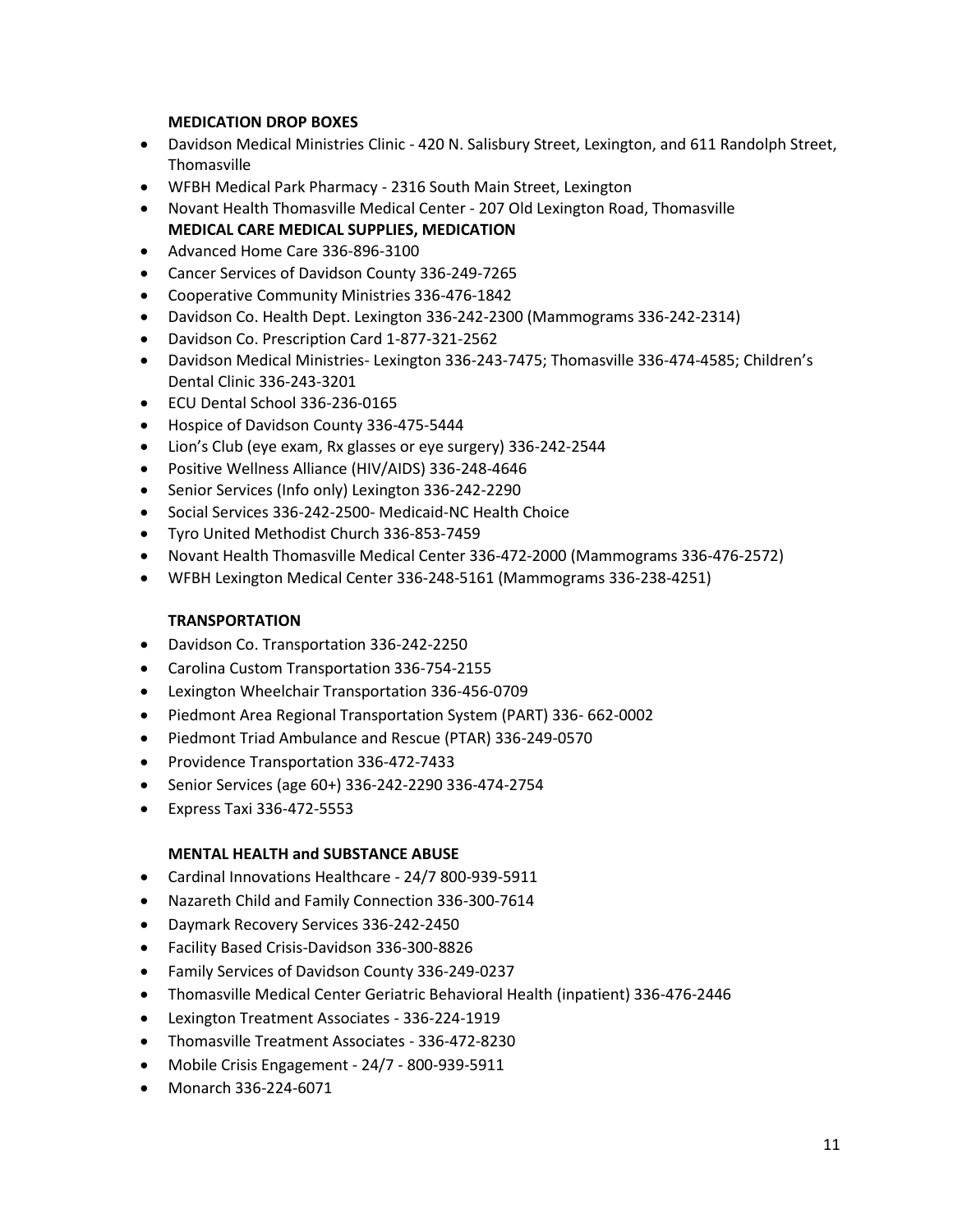- RHA Passageways Clubhouse 336-242-2403
- Path of Hope, Inc. 336-248-8914
- Lexington Assessment Center 336-248-5161
- CareNet Counseling 336-238-4763

## **SUPPORT GROUPS**

- Alcoholics Anonymous 336-249-6636
- Alpha Pregnancy 336-242-1218
- Autism-Davidson County Chapter 336-817-9573
- Caregivers Solutions 336-238-4454
- Cancer Services of Davidson County 336-249-7265
- Thomasville Medical Center Diabetes Support Group 336-476-2880
- Epilepsy Foundation of DC 336-300-4681
- Family Services of Davidson County 336-249-0237
- Friendship Club-Visually Impaired 336-248-3960
- Geriatric Behavioral Health 336-476-2446
- Grief Share Group 336-764-4389
- Hospice of Davidson County 336-475-5444
- Life Center of Davidson County 336-249-2155
- Lorven Child and Family Development 336-236-7347
- Parents of Children of Sexual Abuse 336-249-0237
- Davidson County Mental Health Association 336-956-2952
- Positive Wellness Alliance-HIV/AIDS 336-248-4646
- Sexual Assault Response Program 336-249-0237
- Thomasville Medical Center Breastfeeding Support Group 336-474-3253

## **HOME HEALTH/ RESPITE**

Hospice of Davidson County 336-475-5444

## **RENT, UTILITIES & EMERGENCY ASSISTANCE**

- Cooperative Community Ministry 336-476-1842
- Crisis Ministries 336-248-6684
- **•** Energy United Foundation 800-522-3793
- Fairgrove Family Resource Center 336-472-7217
- Salvation Army Lexington 336-249-0336 Thomasville 336-472-7800
- Senior Services (Info only) Lexington 336-242-2290
- Social Services 336-242-2500

 $\overline{\phantom{a}}$ 

 $\bullet$  South Davidson Family Resource Center 336-859-5399<sup>4</sup>

## **VI. Progress to Date on 2017 - 2019 Priorities**

The following tables below provide detailed updates of the 2017-2019 CHNA priority progress.

<sup>4</sup> https://www.co.davidson.nc.us/DocumentCenter/View/198/Community-Assistance-Brochure-PDF?bidId=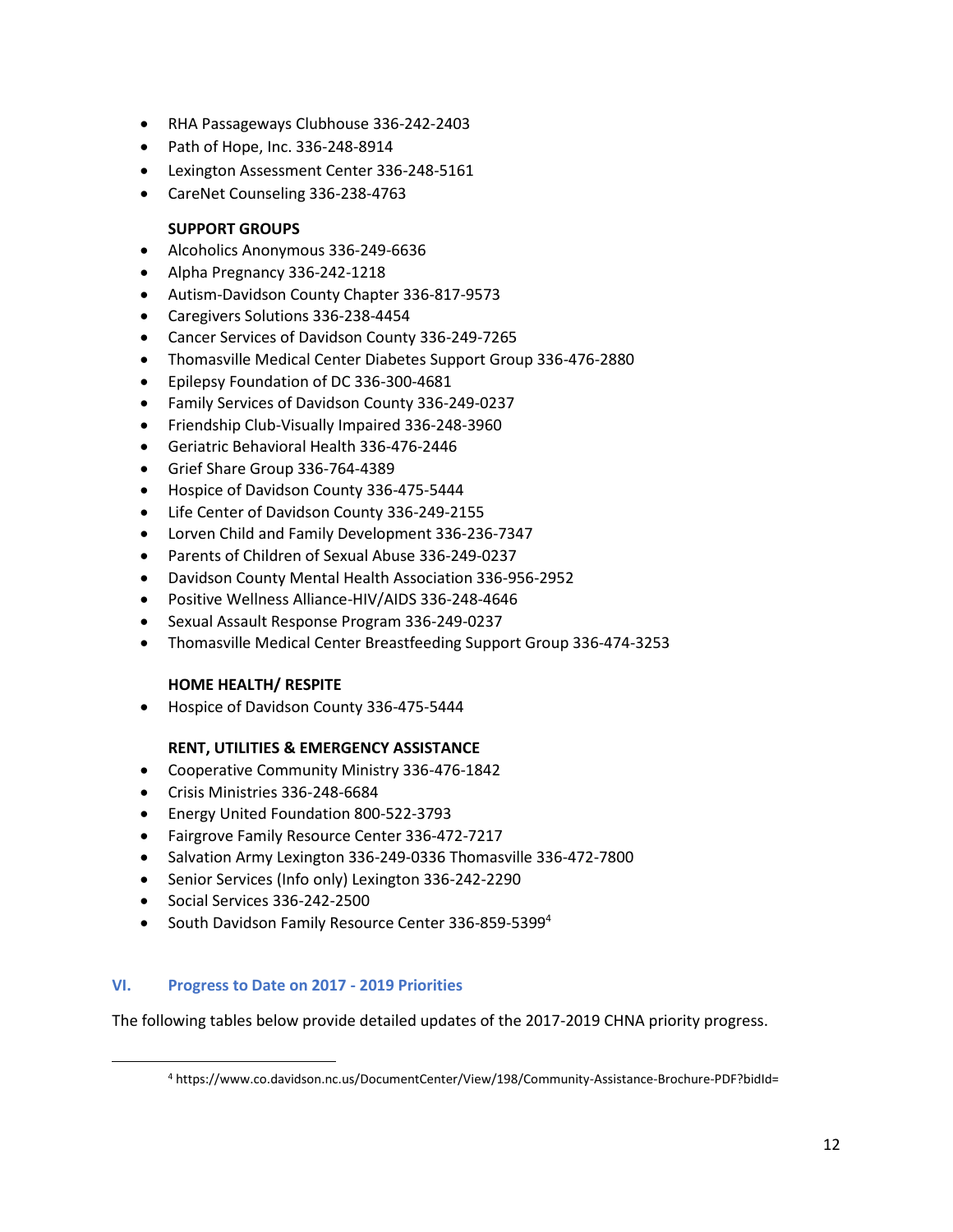**1) Educate the Davidson County on Healthy Lifestyle, Proper Nutrition & Exercise**

| <b>Description</b>                                                                                                                      | FY 17, 18, 19                                                                                                                                                                                                               |
|-----------------------------------------------------------------------------------------------------------------------------------------|-----------------------------------------------------------------------------------------------------------------------------------------------------------------------------------------------------------------------------|
| Best Health and other classes provided at<br>Lexington Medical Center focusing on cooking,<br>nutrition, exercise and healthy lifestyle | 16 classes with topics on health, exercise,<br>nutrition and financial health provided free<br>to Davidson county residents.                                                                                                |
| <b>Walktober Challenge</b>                                                                                                              | Challenge participants to walk 31 minutes<br>for 31 days in October                                                                                                                                                         |
| <b>Community Health Expos</b>                                                                                                           | LMC Health Fair, Touch a Truck Community<br>Health Expo and Community Health Day to<br>educate Davidson County on nutrition,<br>exercise, and healthy living                                                                |
| Lexington Barbecue festival tents                                                                                                       | Provided free screenings and other health<br>related information to festival participants.<br>The Lexington Barbecue festival is a top 10<br>national food festival that draws<br>approximately 200,000 folks to Lexington. |

**2) Offer programs & screenings to help residents lower their risk for chronic disease**

| <b>Description</b>                    | FY 17, 18, 19                                      |
|---------------------------------------|----------------------------------------------------|
| Classes and Lunch and Learn topics on | Hosted 9 classes during fiscal years 2017,         |
| chronic disease management            | 2018 and 2019 on topics such as diabetes,          |
|                                       | opioid crisis, heart disease, cancer, bone         |
|                                       | density, urology and strokes                       |
| <b>Community Health Screenings</b>    | Held 9 free community health screenings at the     |
|                                       | Females in Fitness Health Fair, LMC Health Fair,   |
|                                       | Touch a Truck, All Heart Dinner, Ladies Night out, |
|                                       | Bone Density Seminar, Stroke Seminar, Lexington    |
|                                       | Barbeque festival & Community Health Day. The      |
|                                       | free health screenings included BMI, cholesterol,  |
|                                       | triglycerides, EKGs, bone density, blood pressure, |
|                                       | glucose and other health screenings.               |
| Diabetes Self-Management Education    | The program, recognized by the American            |
| Program                               | Diabetes Association, is designed to teach         |
|                                       | participants the basics of diabetes and how        |
|                                       | best to approach nutrition, physical activity,     |
|                                       | medications and disease monitoring at home.        |
| <b>Breast Cancer Support</b>          | In 2018, LMC expanded it access to advance         |
|                                       | mammography technology at its outpatient           |
|                                       | imaging center. The revolutionary                  |
|                                       | technology reveals greater details, which may      |
|                                       | help to detect breast cancer sooner.               |
| <b>Breastfeeding Support</b>          | In 2018, LMC won the North Carolina                |
|                                       | Breastfeeding Coalition award in recognition       |
|                                       | of its outstanding efforts to support breast       |
|                                       | feeding.                                           |